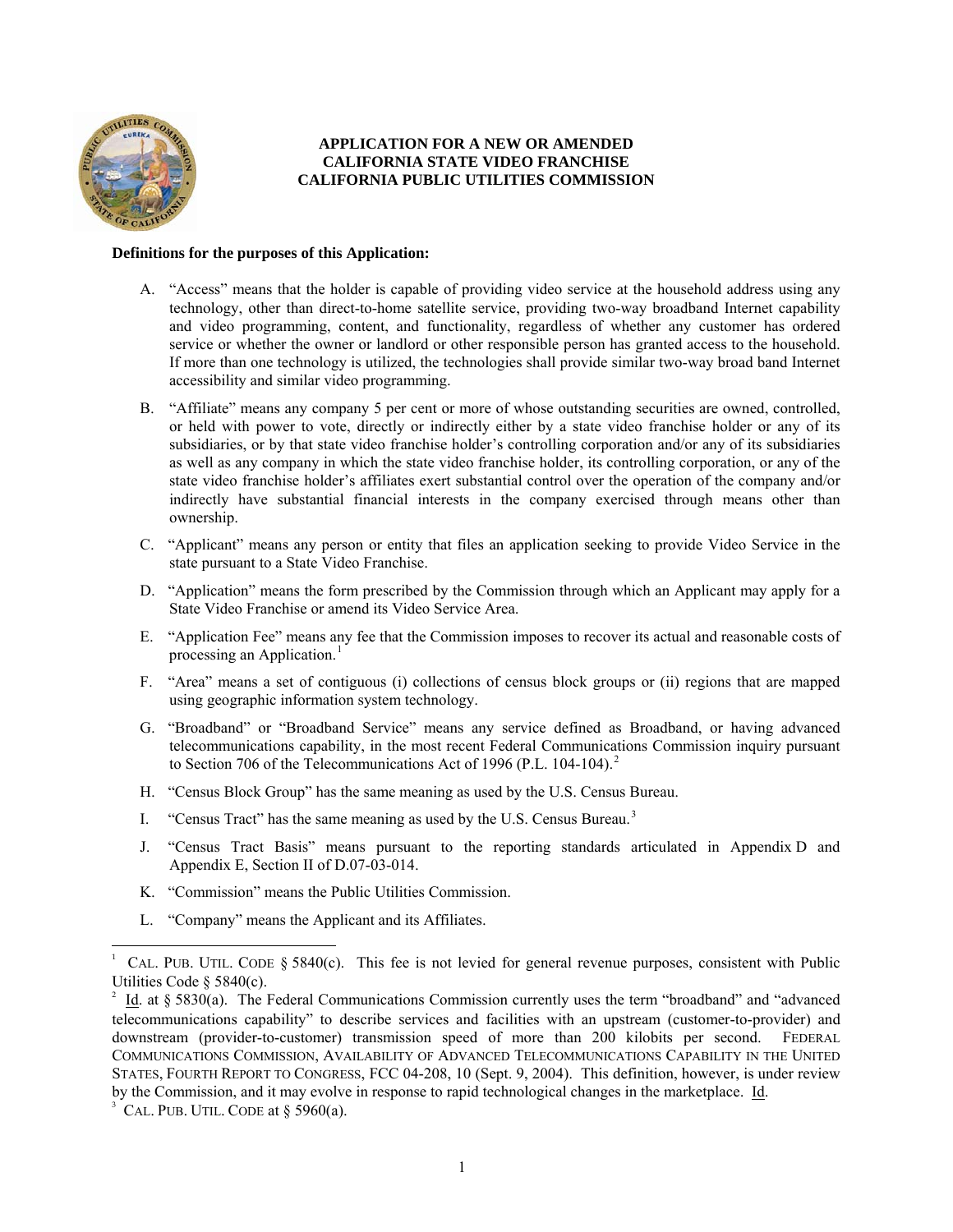- M. "Consultant" means the third party source of census household projections including low income household projections.
- N. "DIVCA" means Assembly Bill 2987, the Digital Infrastructure and Video Competition Act of 2006 (Ch. 700, Stats. 2006).
- O. "Household" means, consistent with the U.S. Census Bureau, a house, apartment, a mobile home, a group of rooms, or a single room that is intended for occupancy as separate living quarters.<sup>[4](#page-1-0)</sup> Separate living quarters are those in which the occupants live and eat separately from any other persons in building and which have direct access from the outside of the building or through a common hall.<sup>[5](#page-1-1)</sup>
- P. "Local Entity" means any city, county, city and county, or joint powers authority within the state within whose jurisdiction a State Video Franchise Holder may provide Video Service.<sup>[6](#page-1-2)</sup>
- Q. "Low-Income Household" means a residential Household where the average annual Household income is less than \$35,000, as based on U.S. Census Bureau estimates adjusted annually to reflect rates of change and distribution through January 1, 200[7](#page-1-3).<sup>7</sup>
- R. "State Video Franchise" means a franchise issued by the Commission pursuant to  $DIVCA$ <sup>[8](#page-1-4)</sup>
- S. "State Video Franchise Holder" means a person or group of persons that has been issued a State Video Franchise from the Commission pursuant to Division 2.5 of DIVCA.<sup>[9](#page-1-5)</sup>
- T. "Telephone Service Area" means the area where the Commission has granted an entity a Certificate of Public Convenience and Necessity to provide telephone service.
- U. "Telephone Corporation" means a telephone corporation as defined in Public Utilities Code § 234.
- V. "Video Service" means video programming services, cable service, or open-video system service provided through facilities located at least in part in public rights-of-way without regard to delivery technology, including Internet protocol or other technology. This definition does not include (1) any video programming provided by a commercial mobile service provider defined in Section 322(d) of Title 47 of the United States Code, or (2) video programming provided as part of, and via, a service that enables users to access content, information, electronic mail, or other services offered over the public Internet.<sup>[10](#page-1-6)</sup>
- W. "Video Service Area" means the area proposed to be served under a State Video Franchise.
- X. "Video Service Provider" means any entity providing Video Service.<sup>[11](#page-1-7)</sup>

5 Id.

 $\overline{a}$ 

<span id="page-1-1"></span><span id="page-1-0"></span><sup>4</sup> Id. at  $\S 5890(j)(1)$ .

<span id="page-1-2"></span><sup>6</sup> Id. at § 5830(k).

<span id="page-1-3"></span><sup>7</sup> Id. at § 5890(j)(2) (defining "low-income households" for the purposes of imposing build-out requirements).

<span id="page-1-4"></span><sup>8</sup> Id. at § 5830(p).

<span id="page-1-5"></span><sup>9</sup> Id. at § 5830(i).

<span id="page-1-6"></span>Id. at  $§$  5830(s).

<span id="page-1-7"></span><sup>&</sup>lt;sup>11</sup> Id. at § 5830(t).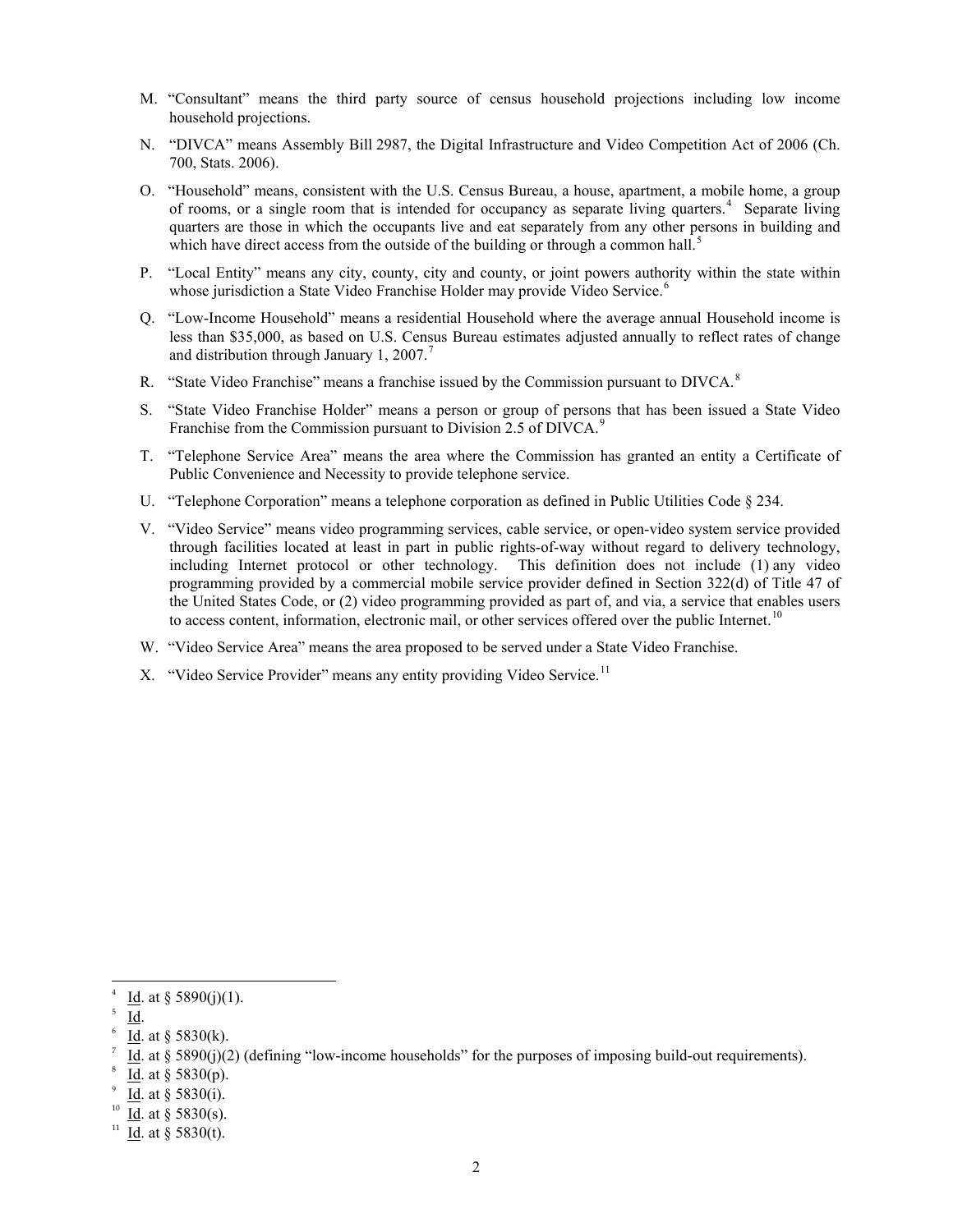# **PLEASE TYPE ALL INFORMATION UNLESS INSTRUCTED OTHERWISE.**

|                | <b>Type of Application</b>                                                                                                                                                                                                                     |                                                                                                                                                                                                                                |
|----------------|------------------------------------------------------------------------------------------------------------------------------------------------------------------------------------------------------------------------------------------------|--------------------------------------------------------------------------------------------------------------------------------------------------------------------------------------------------------------------------------|
| $\mathbf{1}$ . | Check as appropriate:                                                                                                                                                                                                                          |                                                                                                                                                                                                                                |
|                | $\Box$ New Franchise                                                                                                                                                                                                                           | $\Box$ Amended Franchise (Please indicate type of amendment below)                                                                                                                                                             |
|                |                                                                                                                                                                                                                                                | Increasing Video Service Area                                                                                                                                                                                                  |
|                |                                                                                                                                                                                                                                                | Decreasing Video Service Area                                                                                                                                                                                                  |
|                | <b>Applicant Information</b>                                                                                                                                                                                                                   |                                                                                                                                                                                                                                |
| 2.             |                                                                                                                                                                                                                                                | Applicant's State Video Franchise number (if seeking an amended Franchise):                                                                                                                                                    |
| 3.             | Applicant's full legal name:                                                                                                                                                                                                                   |                                                                                                                                                                                                                                |
| 4.             |                                                                                                                                                                                                                                                | Name under which the Applicant does or will do business in California:                                                                                                                                                         |
| 5.             | Address:                                                                                                                                                                                                                                       | Legal name and contact information of Applicant's parent companies, including the ultimate parent:<br><u> 1989 - Andrea Stadt Britain, amerikansk politik (d. 1989)</u>                                                        |
|                | Phone:<br><u> 1989 - Johann Harry Harry Harry Harry Harry Harry Harry Harry Harry Harry Harry Harry Harry Harry Harry Harry Harry Harry Harry Harry Harry Harry Harry Harry Harry Harry Harry Harry Harry Harry Harry Harry Harry Harry Ha</u> |                                                                                                                                                                                                                                |
|                |                                                                                                                                                                                                                                                | Parent's Full Legal Name: New York 1988. The Second Second Second Second Second Second Second Second Second Second Second Second Second Second Second Second Second Second Second Second Second Second Second Second Second Se |
|                | Address:                                                                                                                                                                                                                                       | <u> 1989 - Johann Harry Barn, mars and deutscher Stadt and deutscher Stadt and deutscher Stadt and deutscher Stadt</u>                                                                                                         |
|                | Phone:<br><u> 1989 - Johann John Stone, mars eta bat eta bat eta bat eta bat ez arteko hamarka</u>                                                                                                                                             |                                                                                                                                                                                                                                |
|                | Parent's Full Legal Name:                                                                                                                                                                                                                      |                                                                                                                                                                                                                                |
|                | Address:                                                                                                                                                                                                                                       | <u> 1980 - Jan Barbara Barat, martin da kasar A</u>                                                                                                                                                                            |
|                | Phone:<br><u> 1989 - Johann Barn, fransk politik (d. 1989)</u>                                                                                                                                                                                 |                                                                                                                                                                                                                                |
| 6.             | Applicant's principal place of business:                                                                                                                                                                                                       |                                                                                                                                                                                                                                |
|                |                                                                                                                                                                                                                                                | Address:                                                                                                                                                                                                                       |
|                | Phone:                                                                                                                                                                                                                                         |                                                                                                                                                                                                                                |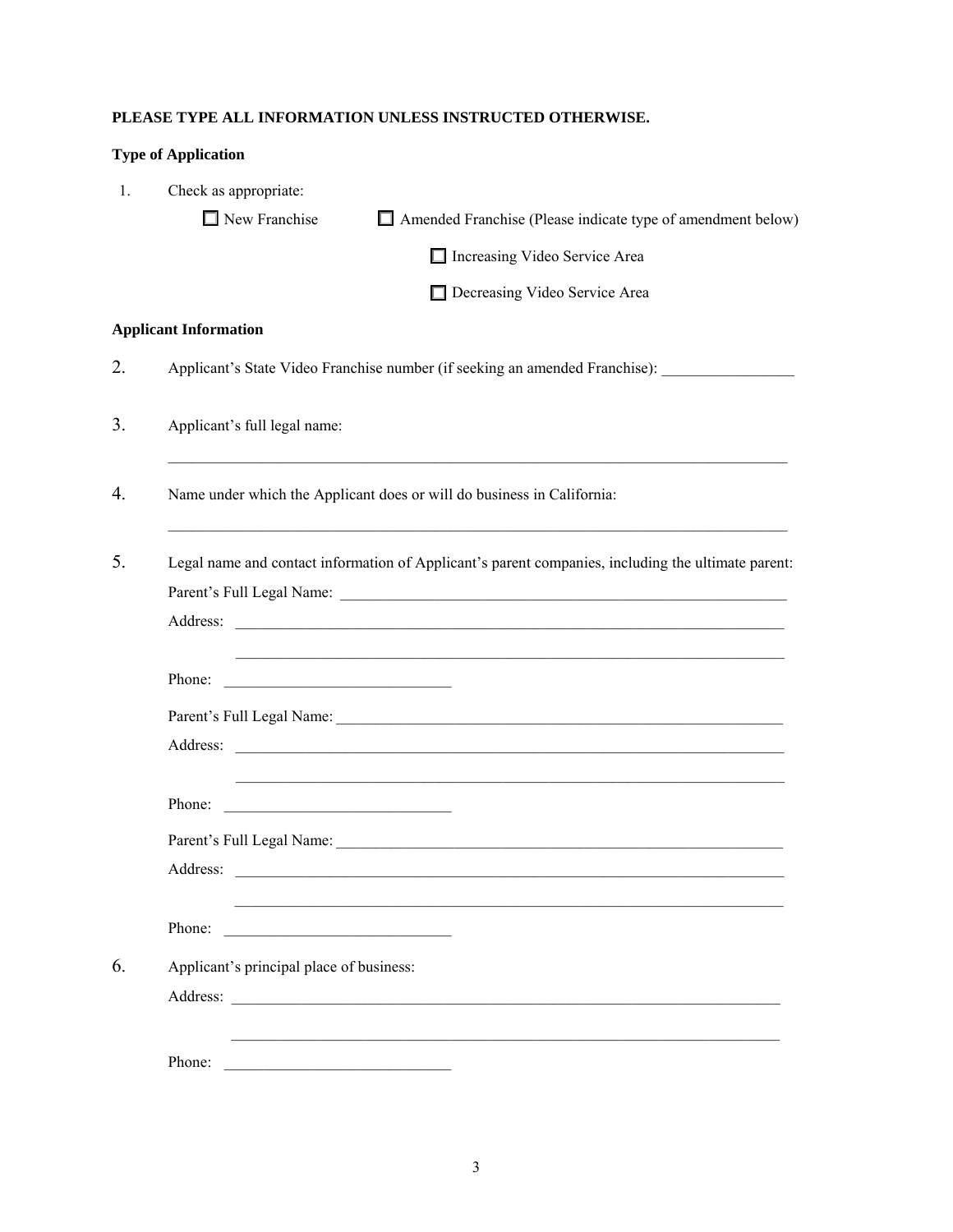7. Contact information for the person responsible for ongoing communication with the Commission about Video Service business:

| Title:                                                                                                                |
|-----------------------------------------------------------------------------------------------------------------------|
|                                                                                                                       |
|                                                                                                                       |
| $Phone(s):$ Business/<br>Mobile/                                                                                      |
| <u> 1980 - Johann Barn, mars ann an t-Amhain an t-Amhain an t-Amhain an t-Amhain an t-Amhain an t-Amhain an t-Amh</u> |
|                                                                                                                       |
|                                                                                                                       |

8. Attach as Appendix A the names and titles of the Applicant's principal officers.

#### **Build-Out Information**

*Answer questions 9 through 12 only if the Applicant or one of its Affiliates is a Telephone Corporation. Other Applicants should go to Question 13.* 

9. Does the Applicant alone or together with its Affiliates have more than 1,000,000 telephone customers in California?

| $\Box$ Yes | $\square$ No |
|------------|--------------|
|------------|--------------|

10. Does the Video Service Area include areas outside of the Telephone Service Area of the Applicant and its Affiliates?

|  | $\gamma$ Yes |  | ] No |
|--|--------------|--|------|
|--|--------------|--|------|

11. Is the Applicant primarily deploying fiber optic facilities to the customer's premise?

12. Excluding direct-to-home satellite, is Video Service currently offered by another Video Service Provider in the Video Service Area proposed in this Application?

| I Yes |  | No |
|-------|--|----|
|-------|--|----|

# **Existing Local Cable or Video Franchise Holder Information**

13. Does the Applicant alone or together with its Affiliates currently hold a local franchise, or has the Applicant held a local franchise in the Video Service Area in the last six months?

 $\Box$  Yes  $\Box$  No

 *If "Yes," then download and complete the electronic template available on the Communications Division's section of the CPUC's web site at [www.cpuc.ca.gov](http://www.cpuc.ca.gov/)*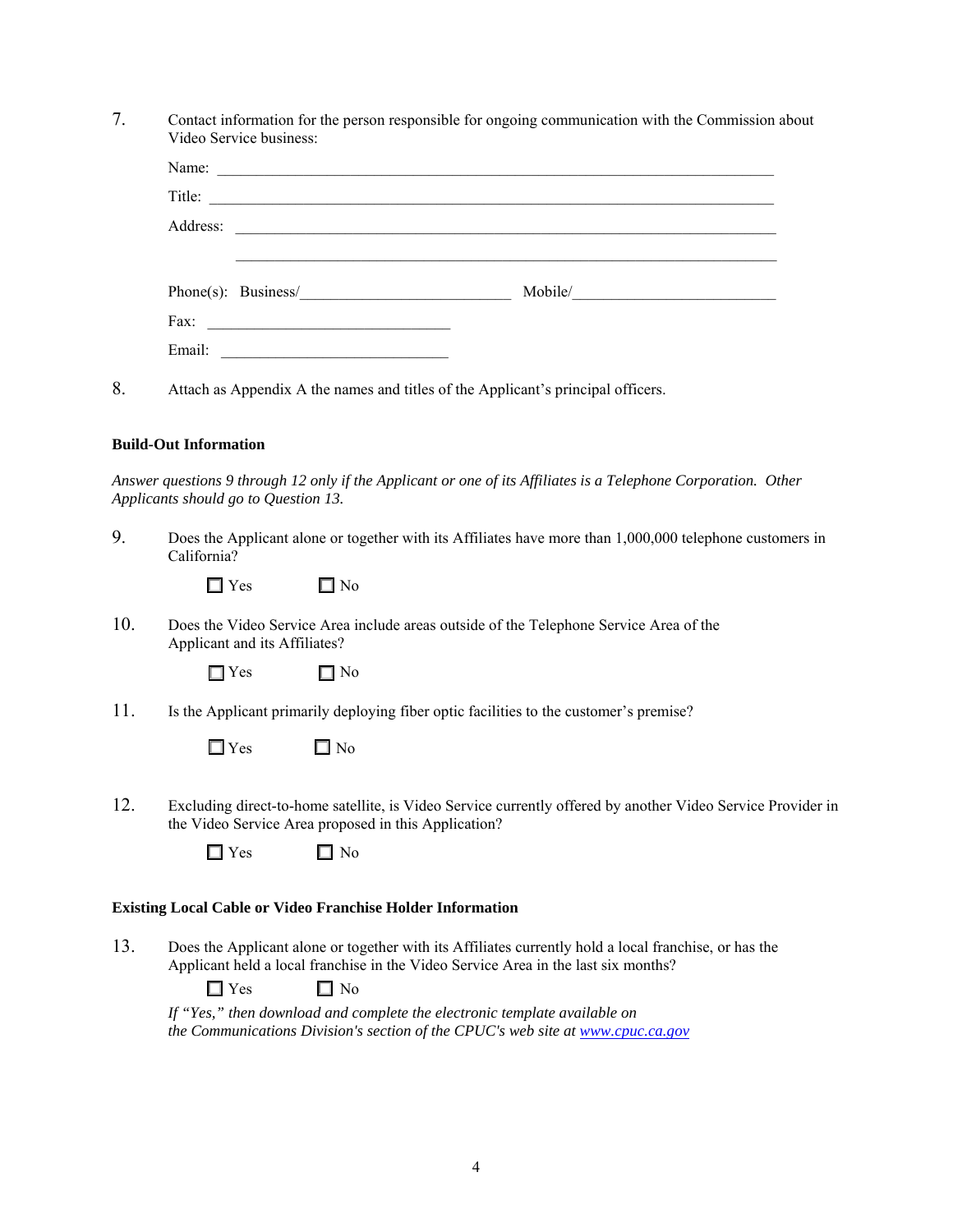#### **Video Service Area Information**

14. a. Utilizing the template (as applicable) provided on the Communications Division's section of the CPUC's web site at [www.cpuc.ca.gov](http://www.cpuc.ca.gov/) provide a geographic description of the Video Service Area and input the expected date for the deployment of each Area in the Video Service Area. Please select the method by which the geographic description shall be detailed:

A collection of U.S. Census Bureau Census Block Groups, or

- o *If Applicant chooses "a," then download and complete the electronic template available on the Communications Division's section of the CPUC's web site at [www.cpuc.ca.gov](http://www.cpuc.ca.gov/)*
- $\Box$  A geographic information system digital boundary meeting or exceeding national map accuracy standards.
	- o *If Applicant chooses "b," then submit the geographic information system digital boundary as a polygon shapefile (.shp), in State Plane coordinate system in digital format electronically to the Commission*
- b. If a consultant was used to compile the geographic description data, please provide the following:

|          | Consultant Company's Full Legal Name: |
|----------|---------------------------------------|
| Address: |                                       |
|          |                                       |
| Phone:   |                                       |

15. Socioeconomic status information of residents within the Video Service Area

- o *If applicable, the Applicant shall provide this information utilizing the templates available on the Communications Division's section of the CPUC's web site at [www.cpuc.ca.gov](http://www.cpuc.ca.gov/)*
- a. Provide the following baseline description of residents in the Video Service Area:
	- i. *Number of Households*: The number of Households in each Census Tract included in the Video Service Area. Utilize the most recent U.S. Census projections of households available as of January 1 of the year the Application is submitted to determine the number of Households.
	- ii. *Number of Low-Income Households*: The number of Low-Income Households in each Census Tract included in the Video Service Area. Utilize the most recent U.S. Census projections of low-income households available as of January 1, 2007 to determine the number of Low-Income Households.
- b. Provide or attest in the attached Affidavit that Applicant shall provide, no later than 90 calendar days after the date of the Commission's issuance of a State Video Franchise to the Applicant, the following description of residents in the Video Service Area on a Census Tract Basis:
	- i. *Wireline Broadband*:
		- 1. The number of Households in each Census Tract to which the Company makes wireline Broadband available.
		- 2. The number of Households in each Census Tract that subscribe to wireline Broadband that the Company makes available.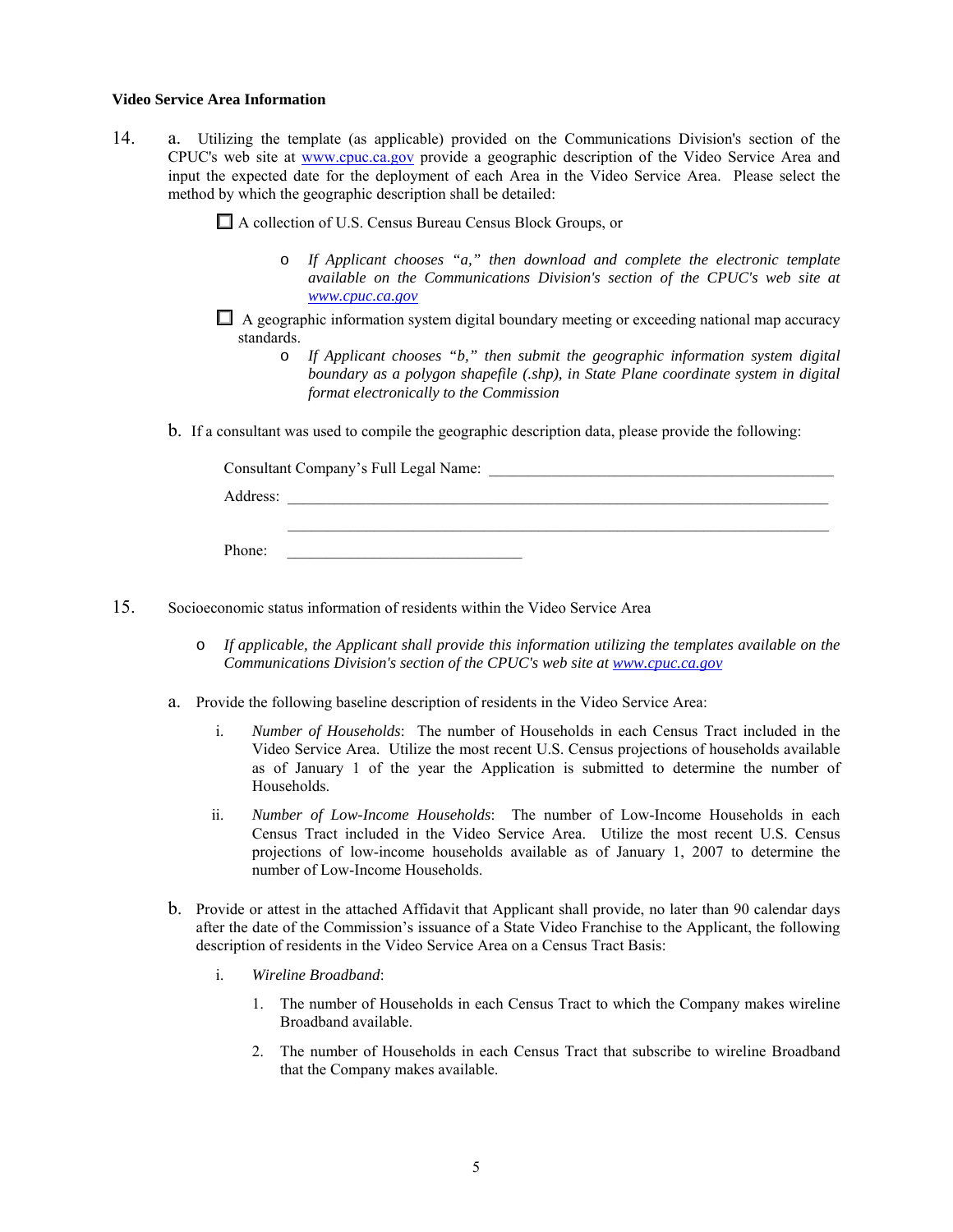- ii. *Non-Wireline Broadband*:
	- 1. If the Company uses non-wireline technology to provide Broadband, specify the type(s) of technology used in each Census Tract.
	- 2. The number of customers in each Census Tract that subscribe to non-wireline Broadband that the Company makes available.
	- 3. Using geographic information system digital boundaries that meet or exceed national map accuracy standards, provide maps that delineate (i) Census Tract boundaries and (ii) where the Company typically makes non-wireline Broadband available.
- iii. *Video service*: The number of Households in each Census Tract that are offered Access by the Company.
- iv. *Low-Income* (Utilize the most recent U.S. Census projections of low-income households available as of January 1, 2007 to determine the number of Low-Income Households): The number of Low-Income Households that are offered Access by the Company.
- 16. Socioeconomic status information of residents within the Telephone Service Area
	- o *If applicable, the Applicant shall provide this information utilizing the templates available on the Communications Division's section of the CPUC's web site at [www.cpuc.ca.gov](http://www.cpuc.ca.gov/).*
	- a. If the Applicant or any of its Affiliates is a Telephone Corporation, provide the following baseline description of residents in the Telephone Service Area:
		- i. *Number of Households*: The number of Households in each Census Tract included in the Telephone Service Area. Utilize the most recent U.S. Census projections of households available as of January 1 of the year the Application is submitted to determine the number of Households.
		- ii. *Number of Low-Income Households*: The number of Low-Income Households in each Census Tract included in the Telephone Service Area. Utilize the most recent U.S. Census projections of low-income households available as of January 1, 2007 to determine the number of Low-Income Households.
	- b. If the Applicant or any of its Affiliates is a Telephone Corporation, provide or attest in the attached Affidavit that Applicant shall provide, no later than 90 calendar days after the date of the Commission's issuance of a State Video Franchise to the Applicant, the following description of residents in the Telephone Service Area:
		- i. *Wireline Broadband*:
			- 1. The number of Households in each Census Tract to which the Company makes wireline Broadband available.
			- 2. The number of Households in each Census Tract that subscribe to wireline Broadband that the Company makes available.
		- ii. *Non-Wireline Broadband*:
			- 1. If the Company uses non-wireline technology to provide Broadband, specify the type(s) of technology used in each Census Tract.
			- 2. The number of customers in each Census Tract that subscribe to non-wireline Broadband that the Company makes available.
			- 3. Using geographic information system digital boundaries that meet or exceed national map accuracy standards, provide maps that delineate (i) Census Tract boundaries and (ii) where the Company typically makes non-wireline Broadband available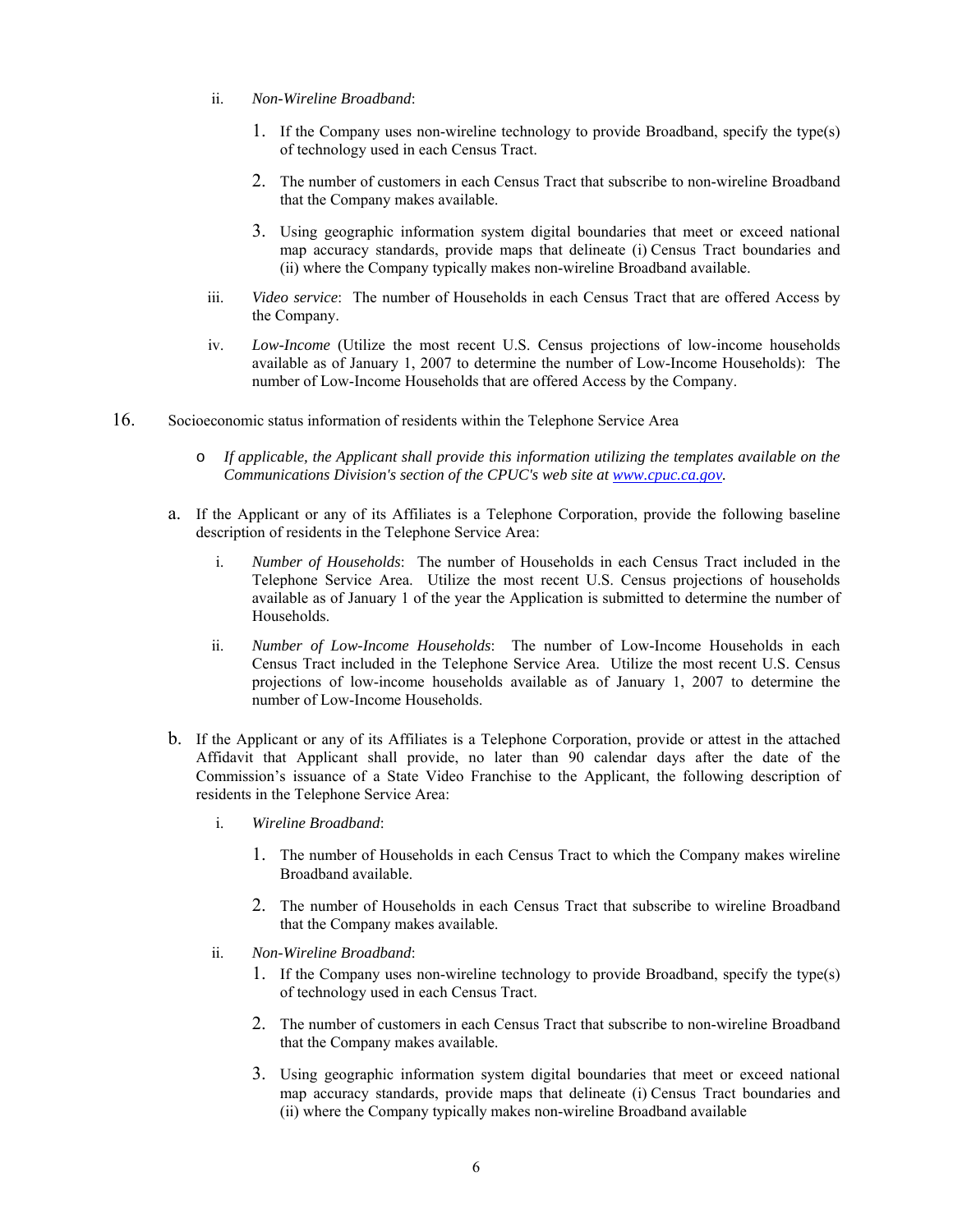- iii. *Video service*: The number of Households in each Census Tract that are offered Access by the Company.
- iv. *Low-Income* (Utilize the most recent U.S. Census projections of low-income households available as of January 1, 2007 to determine the number of Low-Income Households): The number of Low-Income Households that are offered Access by the Company.
- 17. If a consultant was used to compile the geographic description data, please provide the following:

| Consultant Company's Full Legal Name: |  |  |
|---------------------------------------|--|--|
| Address:                              |  |  |
|                                       |  |  |
| Phone:                                |  |  |

## **Financial, Legal, and Technical Qualifications**

18. Provide or attest in the attached Affidavit that Applicant shall provide a copy of a fully executed bond in the amount of \$100,000 per 20,000 households in the Video Service Area, with a \$100,000 minimum and a \$500,000 maximum per State Video Franchise Holder, to the Executive Director prior to initiating video service and no later than 5 business days after the date of the Commission's issuance of a State Video Franchise to the Applicant. The bond must list the Commission as obligee and be issued by a corporate surety authorized to transact a surety business in California.

## **Local Entity Contact Information**

19. Utilizing the template provided on the Video Franchise main page of the CPUC website, the Applicant shall provide the contact name and information for a representative from each Local Entity within the Video Service Area.

# **Application Fee**

20. Attach to this Application a check in the amount of \$2,000 made payable to the "California Public Utilities Commission<sup>"</sup>

#### **Affidavit**

21. Complete and submit the affidavit attached as Appendix B to this Application.

# **A COMPLETE APPLICATION MUST INCLUDE:**

- **Completed Application form**
- **CD(s) containing completed templates available on the Commission website**
- **Appendix A: Applicant's Principal Officers**
- **Appendix B: Affidavit**
- **Check in the amount of \$2,000**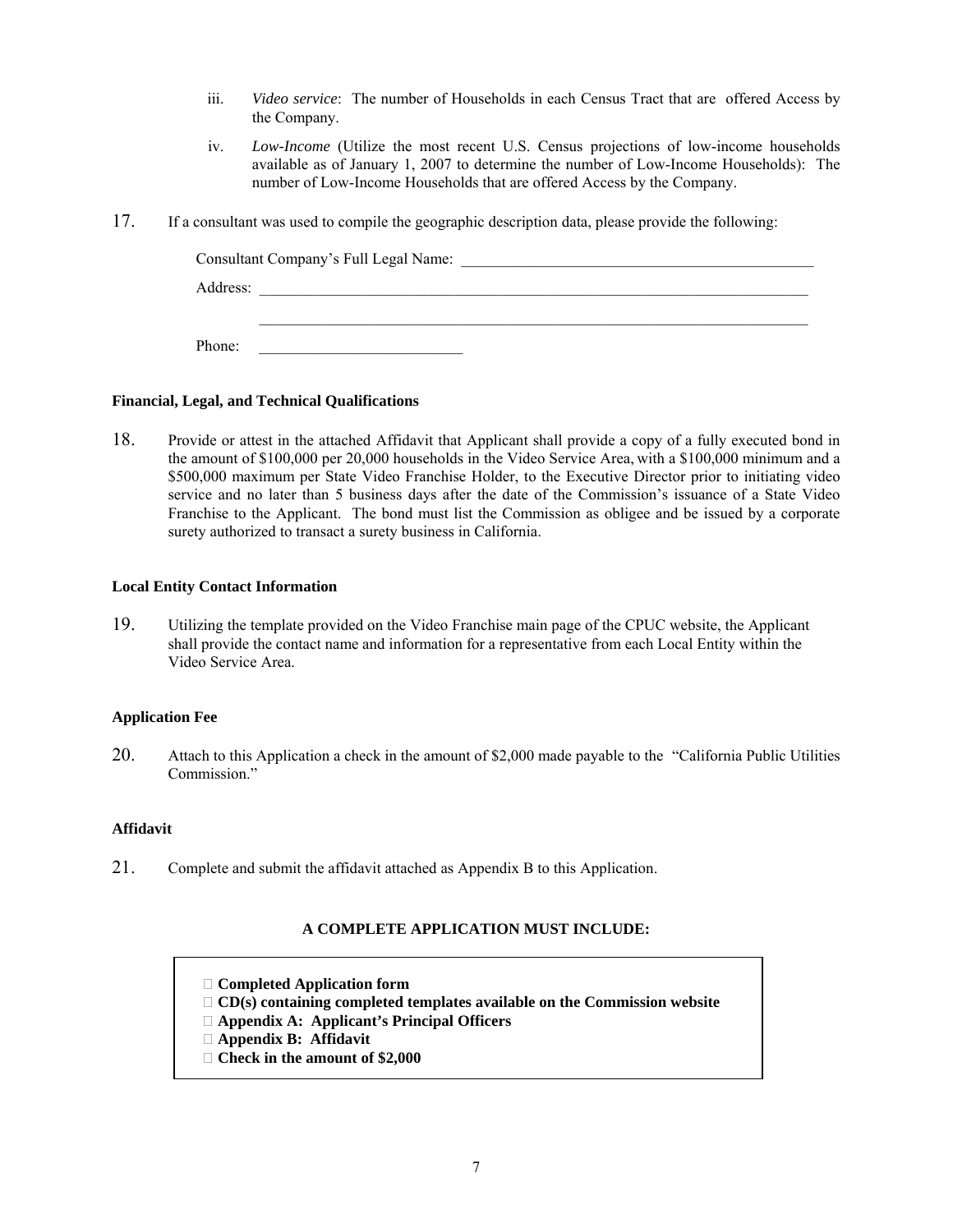# **APPLICANT'S PRINCIPAL OFFICERS**

# **NAME**

# **TITLE**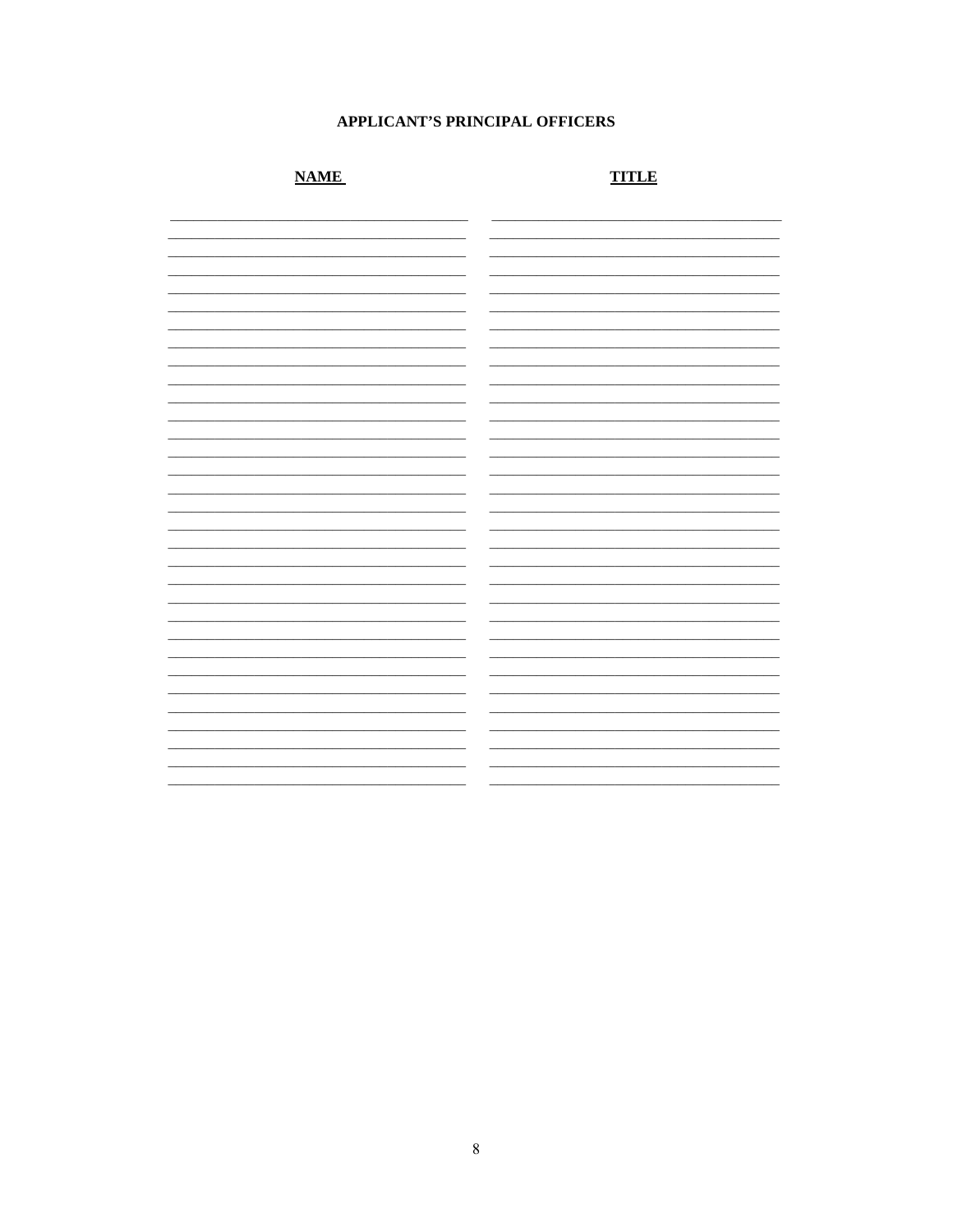#### **AFFIDAVIT**

| <b>STATE OF</b>                                                      |  |  |      |                                                          |
|----------------------------------------------------------------------|--|--|------|----------------------------------------------------------|
| <b>COUNTY OF</b>                                                     |  |  |      |                                                          |
| My name is<br>of                                                     |  |  | 1 am | (Title)<br>(Company). My personal knowledge of the facts |
| stated herein has been derived from my employment with<br>(Company). |  |  |      |                                                          |

I swear or affirm that I have personal knowledge of the facts stated in this Application for a California State Video Franchise to provide Video Service, I am competent to testify to them, and I have the authority to make this Application on behalf of and to bind the Company.

I further swear or affirm that  $\blacksquare$  [Name of Applicant] shall fulfill the following requirements:

- 1. Applicant has filed or will timely file with the Federal Communications Commission all forms required by the Federal Communications Commission before offering Video Service in this state.
- 2. Applicant agrees to comply with all lawful city, county, or city and county regulations regarding the time, place, and manner of using the public rights-of-way, including but not limited to, payment of applicable encroachment, permit, and inspection fees.
- 3. Applicant will concurrently deliver a copy of this Application to any Local Entity in the Video Service Area.
- 4. Applicant possesses the financial, legal, and technical qualifications necessary to construct and operate the proposed system and promptly repair any damage to the public rights-of-way caused by Applicant.
- 5. Applicant is not in violation of any final nonappealable order relating to either the Cable Television and Video Providers Customer Service and Information Act (California Public Utilities Code Article 3.5 (commencing with § 53054) of Chapter 1 of Part 1 of Division 2 of Title 5 of the Government Code) or the Video Customer Service Act (California Public Utilities Code Article 4.5 (commencing with § 53088) of Chapter 1 or Part 1 of Division 2 of Title 5 of the Government Code).
- 6. If it has not done so in the Application, Applicant shall provide the Commission, no later than 90 calendar days after the date of the Commission's issuance of a State Video Franchise to the Applicant, a complete description of residents' socioeconomic status information, as required by and detailed in Questions 14 and 15 of the Application.
- 7. If it has not done so in the Application, Applicant shall provide a copy of a fully executed bond in the amount of \$\_\_\_\_\_\_\_ to the Executive Director prior to initiating video service and no later than 5 business days after the date of Commission issuance of a State Video Franchise to the Applicant,. The bond shall list the Commission as obligee and be issued by a corporate surety authorized to transact a surety business in California.

I further swear or affirm that  $\Box$  [Name of Company] agrees to comply with all federal and state statutes, rules, and regulations, including, but not limited to, the following:

- 1. As provided in Public Utilities Code § 5890, Applicant will not discriminate in the provision of Video **Service**
- 2. Applicant will abide by all applicable consumer protection laws and rules as provided in Public Utilities Code § 5900.
- 3. Applicant will remit the fee required by California Public Utilities Code  $\S 5860(a)$  to the Local Entity.
- 4. Applicant will provide public, educational, and governmental access channels and the required funding as required by Public Utilities Code § 5870.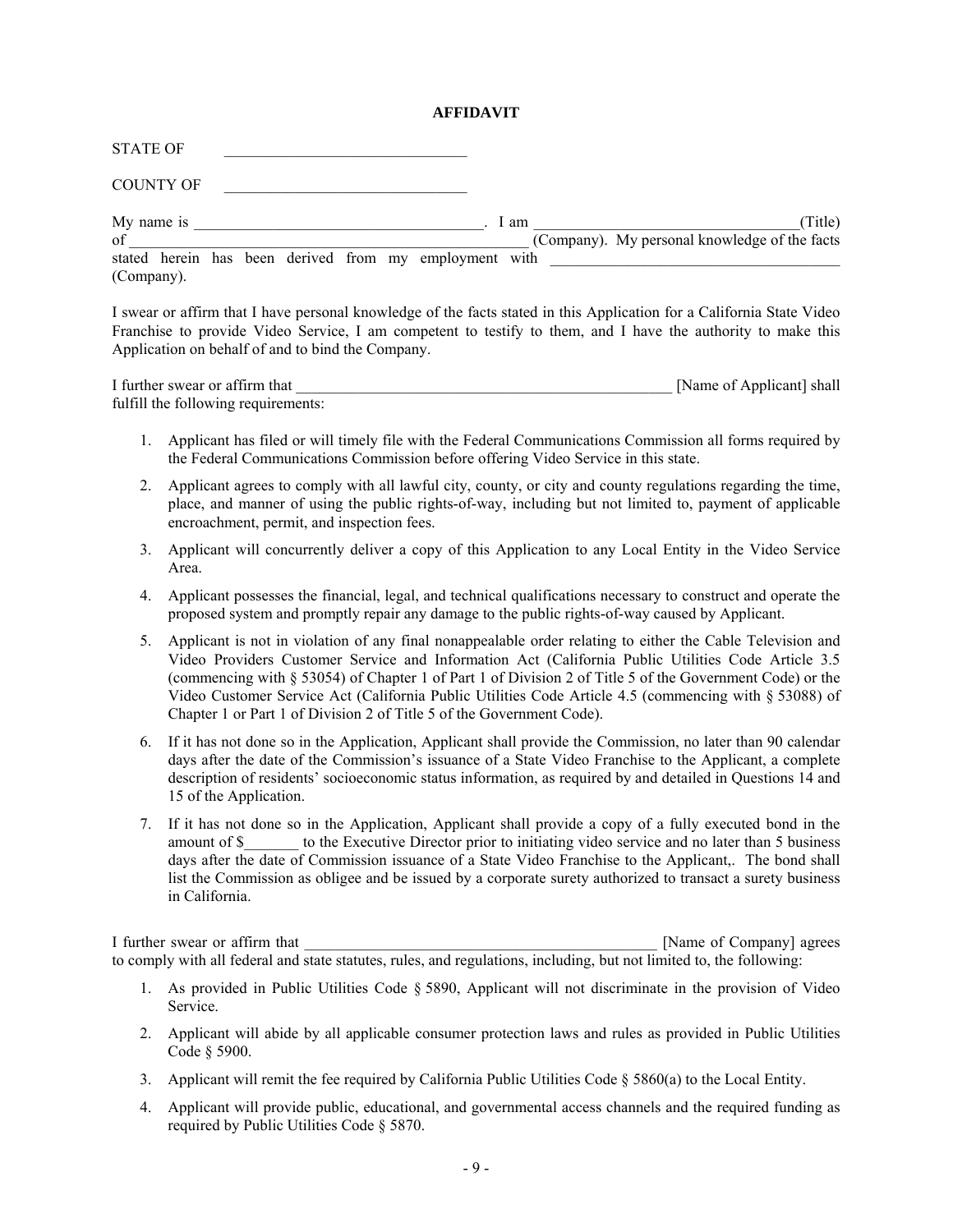- 5. Applicant and any and all of its Affiliates' operations in California now and in the future shall be included for the purposes of applying Public Utilities Code §§ 5840, 5890, 5960, and 5940. Applicant specifically attests to the following:
	- a. Reporting Requirements: Either (i) Applicant or (ii) the parent company of Applicant shall produce Commission-mandated reports for and on behalf of Applicant and any and all of its Affiliates that operate in California. Only one report required pursuant to Public Utilities Code § 5960 shall be filed annually, such report to include all pertinent data for the Company.
	- b. Antidiscrimination:
		- i. If Applicant and its Affiliates together have more than 1,000,000 telephone customers in California, Applicant shall satisfy the build-out requirements set forth in Public Utilities Code  $§$  5890(b) & (e).
		- ii. If Applicant and its Affiliates together have less than 1,000,000 telephone customers in California, Applicant shall satisfy any build-out requirements established pursuant in Public Utilities Code § 5890(c).
	- c. Cross-subsidization: If Applicant or its Affiliates provide stand-alone, residential, primary-line basic telephone service, Applicant shall refrain from using any increase of the rate of this service to finance the cost of deploying a network to provide video service.
	- d. "Affiliate," as referenced herein, means any company 5 per cent or more of whose outstanding securities are owned, controlled, or held with power to vote, directly or indirectly either by a state video franchise holder or any of its subsidiaries, or by that state video franchise holder's controlling corporation and/or any of its subsidiaries as well as any company in which the state video franchise holder, its controlling corporation, or any of the state video franchise holder's affiliates exert substantial control over the operation of the company and/or indirectly have substantial financial interests in the company exercised through means other than ownership.
- 6. Applicant shall fulfill all other requirements imposed by the Digital Infrastructure and Video Competition Act.
- 7. The same of Applicant is a single identifiable of Applicant is a single identifiable entity that is qualified to do business in California and has verifiable assets. This entity shall accept service of process, either directly or through an agent, and submit to the jurisdiction of California courts.

I swear or affirm that all of the statements and representations made in this Application are true and correct.

\_\_\_\_\_\_\_\_\_\_\_\_\_\_\_\_\_\_\_\_\_\_\_\_\_\_\_\_\_\_\_\_\_\_\_\_\_\_\_\_\_\_\_\_\_\_\_\_\_\_\_\_ Signature and title

 $\mathcal{L}_\text{max}$  , and the contract of the contract of the contract of the contract of the contract of the contract of the contract of the contract of the contract of the contract of the contract of the contract of the contr Typed or printed name and title